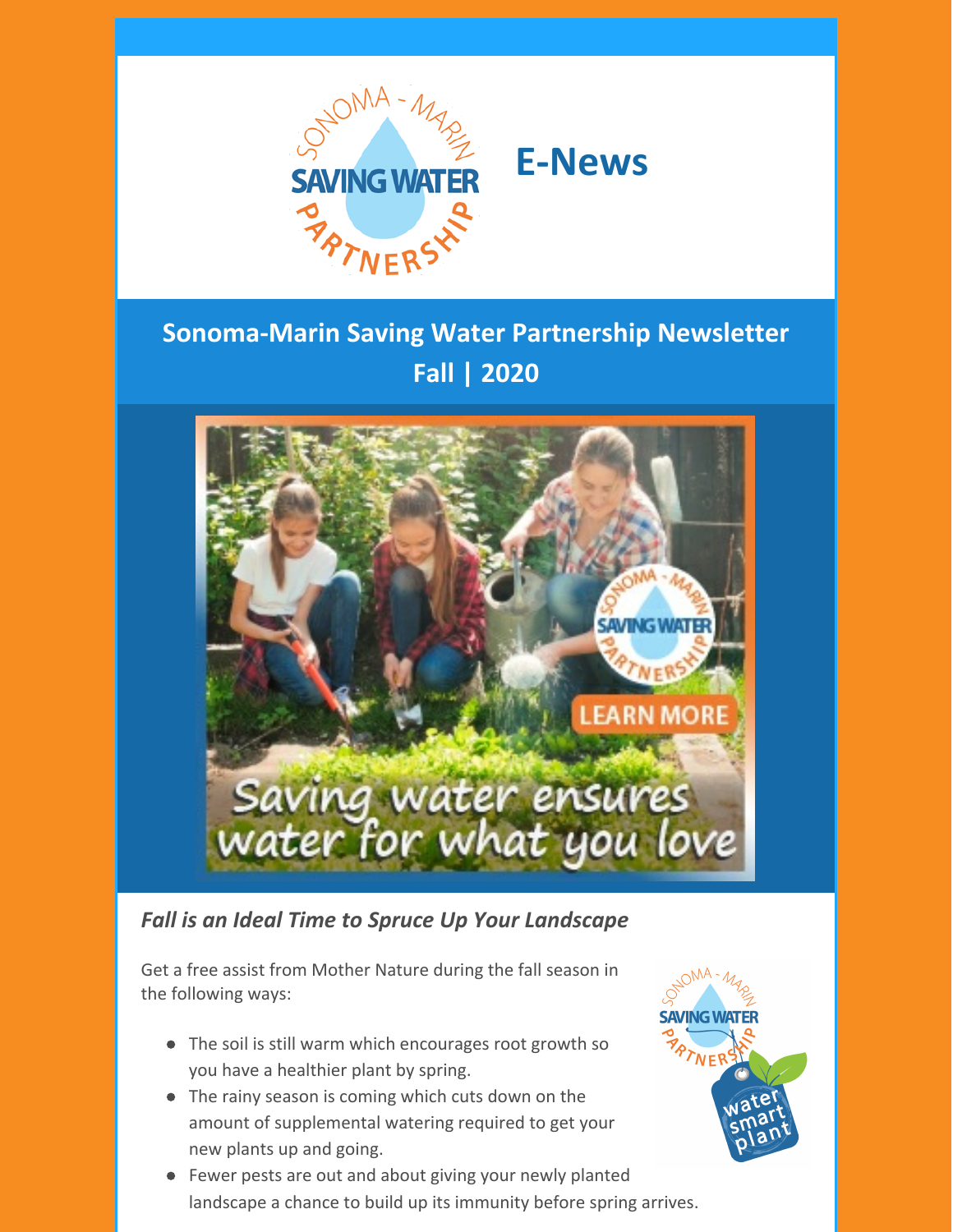• The cooler nights means less evaporation which cuts back on plant watering needs.

Before you head out to the nursery be sure to check out our [Landscape](http://www.savingwaterpartnership.org/concept-plans-and-design-templates/) Design Templates for inspiration and the list of [nurseries](http://www.savingwaterpartnership.org/water-smart-plant/) that have Water Smart Plant Labels making your plant shopping a breeze.

### *Laundry-to-Landscape Graywater Workshop*



Marin Water is partnering with the Urban Farmer Store of Mill Valley to offer two free webinar workshops to learn about the design, installation, and maintenance of a residential laundry-to-landscape graywater system.

Laura Allen, a founding member of Greywater Action, will lead the workshops. Laura has spent the past 20 years exploring low-tech, urban, sustainable water solutions. She is the lead author of the "San Francisco Graywater Design Guidelines for Outdoor Irrigation", and authored *The Water-Wise Home: How to Conserve and Reuse Water in Your Home and Landscape* and *Greywater, Green Landscape*.

September 24, 2020 | Thursday | 6:30 p.m. − 8 p.m. October 22, 2020 | Thursday | 6:30 p.m. − 8 p.m. November 10, 2020 | Tuesday | 6:30 p.m. − 8 p.m.

**Click here to [register](https://www.urbanfarmerstore.com/mmwd-l2l-webinars/)**

# *Upcoming and Past Educational Webinars Online*



every action makes a ripple

Daily Acts along with our partners have been busy educating the public on subjects ranging from fire smart landscaping, drip irrigation, graywater and more. There are several webinars coming up and the full recordings of past webinars are available for you to watch at your convenience.

**Click here to find out [more](https://dailyacts.org/upcoming-events/)**

# *Santa Rosa Offers a Greater Incentive to Replace Your Thirsty Turf*

The City of Santa Rosa is now offering an increased rebate for the Cash for Grass program! For every square foot of lawn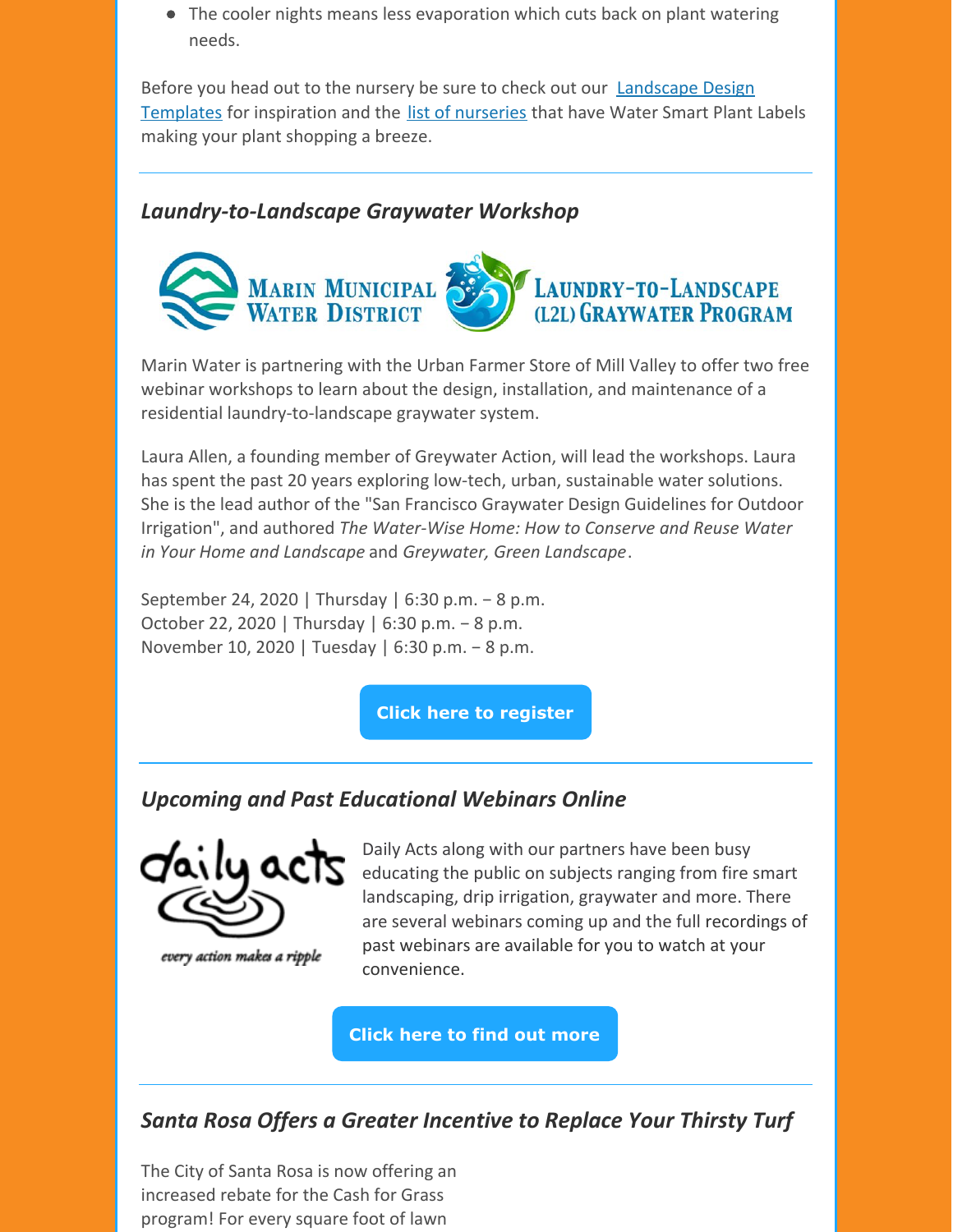converted to a low water use garden, receive a rebate of \$0.75, up to \$750 for single family homes.

For commercial customers, the rebate is up to \$7,500. Your new garden can use less water, be beautiful, provide habitat for butterflies and bees and reduce your house's vulnerability to fire. Call 707-543-3985 to schedule a pre-inspection.



**Click here to find out [more](http://www.srcity.org/rebates)**

### *Give Your House a DIY Tune Up*



Are you ready to take the next step towards water and energy conservation? We have the tools to make that happen. The Do-It-Yourself (DIY) Home Energy and Water Saving Toolkits include instructions and equipment to measure your home's energy and water efficiency, along with free upgrades like efficient lightbulbs and showerheads that you can install and keep to save money on utility

bills. The DIY Home Energy & Water Saving Toolkits are available for check out from the Sonoma County Library.

#### **Click here to learn more about the DIY [toolkit](http://www.savingwaterpartnership.org/DIY-toolkit/)**

### *Eco-Friendly Garden Tour Call for Gardens!*

The 2021 Eco-Friendly Garden Tour will take place online and will include video tours, educational presentations and training workshops on the Sonoma-Marin Saving Water Partnership website. The tour will take place in May 2021.

#### **Feeling inspired to show off your garden? Know someone who might be interested in participating?**

We are currently looking for inspirational, low-water use gardens to be included on the 2021 tour.



Please send an [email](mailto:chad.singleton@scwa.ca.gov) for further information or if you have any questions about participating.

**Check out this year's [virtual](http://www.savingwaterpartnership.org/eco-friendly-garden-tour/) tour here**